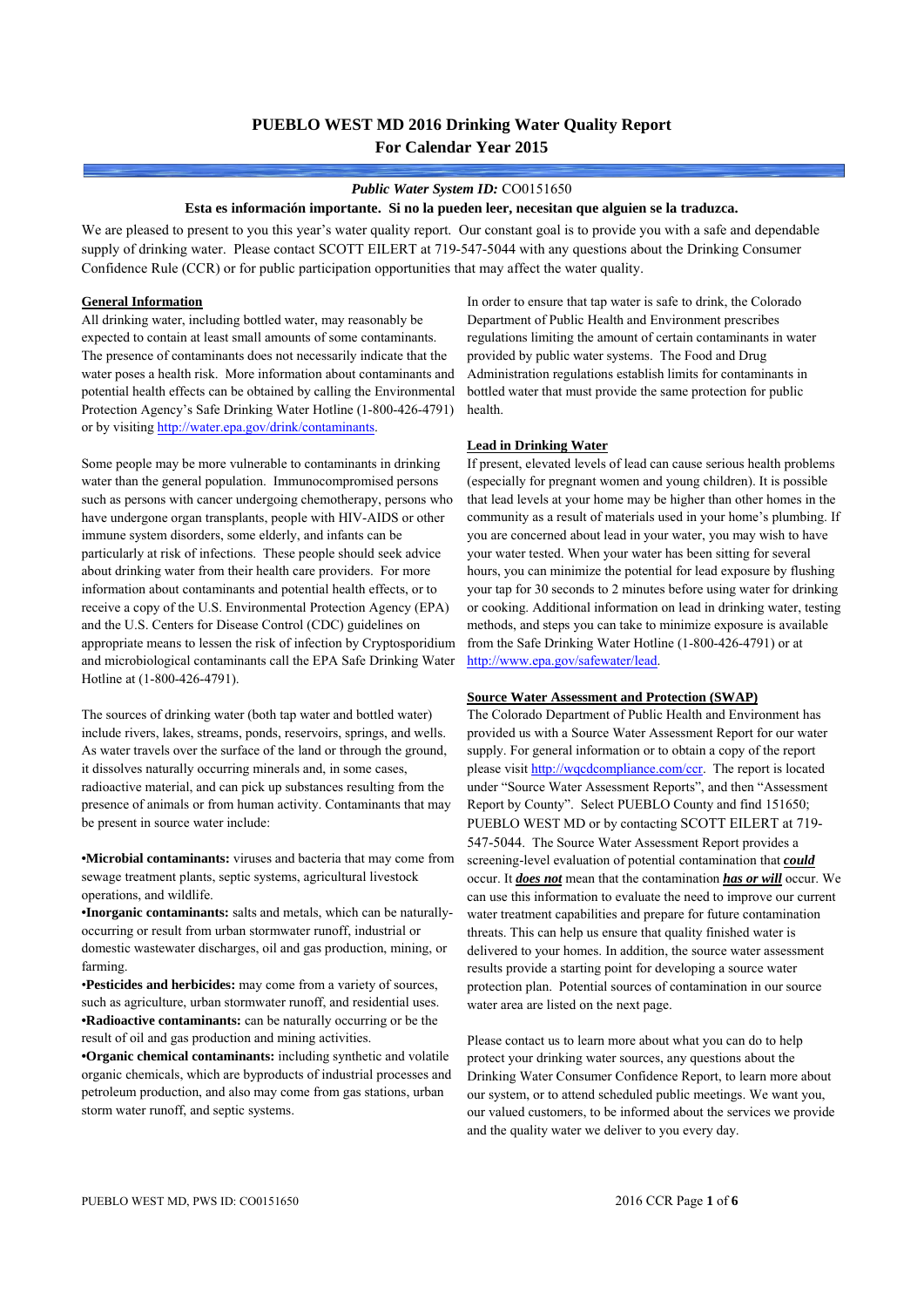## **Our Water Sources**

| <b>Source</b>    | <b>Source Type</b> | <b>Water Type</b> | <b>Potential Source(s) of Contamination</b>                                                                                                                                                                                                  |
|------------------|--------------------|-------------------|----------------------------------------------------------------------------------------------------------------------------------------------------------------------------------------------------------------------------------------------|
| PUEBLO RESERVOIR | Intake             | Surface Water     | Potential Sources of contamination in our<br>source water area come from:<br>Existing / Abandon Mines Sites, above<br>and below ground storage tank sites,<br>permitted wastewater discharge sites,<br>EPA chemical inventory/storage sites. |

### **Terms and Abbreviations**

- **Maximum Contaminant Level (MCL)** − The highest level of a contaminant allowed in drinking water.
- **Treatment Technique (TT)** − A required process intended to reduce the level of a contaminant in drinking water.
- **Action Level (AL)** − The concentration of a contaminant which, if exceeded, triggers treatment and other regulatory requirements.
- **Maximum Residual Disinfectant Level (MRDL)** − The highest level of a disinfectant allowed in drinking water. There is convincing evidence that addition of a disinfectant is necessary for control of microbial contaminants.
- **Maximum Contaminant Level Goal (MCLG)** − The level of a contaminant in drinking water below which there is no known or expected risk to health. MCLGs allow for a margin of safety.
- **Maximum Residual Disinfectant Level Goal (MRDLG)** − The level of a drinking water disinfectant, below which there is no known or expected risk to health. MRDLGs do not reflect the benefits of the use of disinfectants to control microbial contaminants.
- **Violation (No Abbreviation)** − Failure to meet a Colorado Primary Drinking Water Regulation.
- **Formal Enforcement Action (No Abbreviation)** − Escalated action taken by the State (due to the risk to public health, or number or severity of violations) to bring a non-compliant water system back into compliance.
- **Variance and Exemptions (V/E)** − Department permission not to meet a MCL or treatment technique under certain conditions.
- **Gross Alpha (No Abbreviation)** − Gross alpha particle activity compliance value. It includes radium-226, but excludes radon 222, and uranium.
- **Picocuries per liter (pCi/L)** − Measure of the radioactivity in water.
- **Nephelometric Turbidity Unit (NTU)** − Measure of the clarity or cloudiness of water. Turbidity in excess of 5 NTU is just noticeable to the typical person.
- **Compliance Value (No Abbreviation)** Single or calculated value used to determine if regulatory contaminant level (e.g. MCL) is met. Examples of calculated values are the 90th Percentile, Running Annual Average (RAA) and Locational Running Annual Average (LRAA).
- **Average (x-bar)** − Typical value.
- **Range (R)**  $-$  Lowest value to the highest value.
- **Sample Size (n)** − Number or count of values (i.e. number of water samples collected).
- **Parts per million = Milligrams per liter (ppm = mg/L)** − One part per million corresponds to one minute in two years or a single penny in \$10,000.
- **Parts per billion = Micrograms per liter (ppb = ug/L)** − One part per billion corresponds to one minute in 2,000 years, or a single penny in \$10,000,000.
- **Not Applicable (N/A)** Does not apply or not available.

### **Detected Contaminants**

PUEBLO WEST MD routinely monitors for contaminants in your drinking water according to Federal and State laws. The following table(s) show all detections found in the period of January 1 to December 31, 2015 unless otherwise noted. The State of Colorado requires us to monitor for certain contaminants less than once per year because the concentrations of these contaminants are not expected to vary significantly from year to year, or the system is not considered vulnerable to this type of contamination.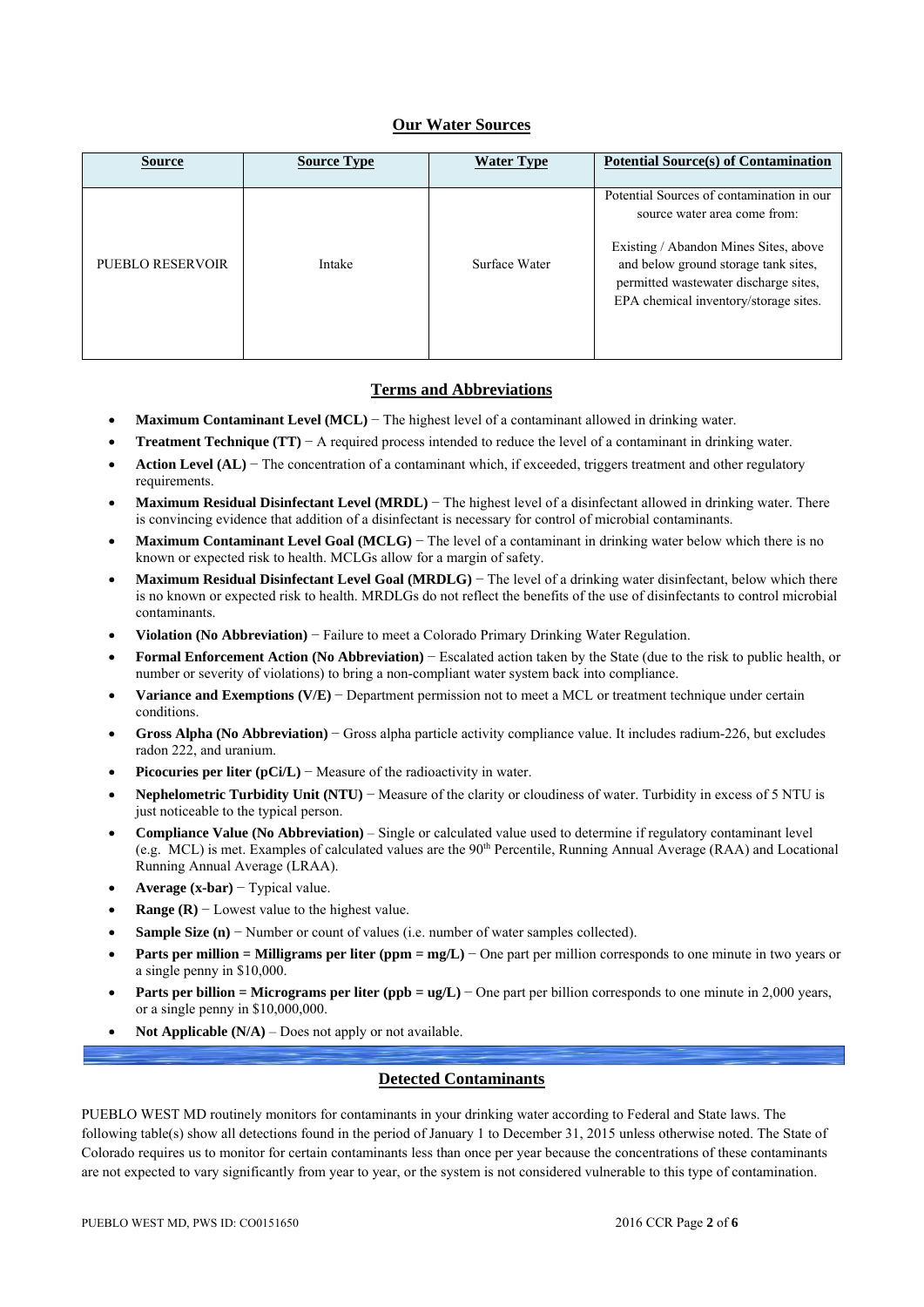Therefore, some of our data, though representative, may be more than one year old. Violations and Formal Enforcement Actions, if any, are reported in the next section of this report.

**Note:** Only detected contaminants sampled within the last 5 years appear in this report. If no tables appear in this section then no contaminants were detected in the last round of monitoring.

| Lead and Copper Sampled in the Distribution System |                                |                                |                              |                           |                                      |                                              |                                                           |                                                                               |  |  |  |  |
|----------------------------------------------------|--------------------------------|--------------------------------|------------------------------|---------------------------|--------------------------------------|----------------------------------------------|-----------------------------------------------------------|-------------------------------------------------------------------------------|--|--|--|--|
| <b>Contaminant</b><br><b>Name</b>                  | Time<br>Period                 | 90 <sup>th</sup><br>Percentile | <b>Sample</b><br><b>Size</b> | Unit of<br><b>Measure</b> | 90 <sup>th</sup><br>Percentile<br>AL | <b>Sample</b><br><b>Sites</b><br>Above<br>AL | 90 <sup>th</sup><br>Percentile<br>AL<br><b>Exceedance</b> | <b>Typical Sources</b>                                                        |  |  |  |  |
| Copper                                             | 09/23/2014<br>to<br>09/24/2014 | 0.22                           | 30                           | ppm                       | 1.3                                  |                                              | N <sub>0</sub>                                            | Corrosion of<br>household plumbing<br>systems; Erosion of<br>natural deposits |  |  |  |  |
| Lead                                               | 09/23/2014<br>to<br>09/24/2014 | $\mathfrak{D}$                 | 30                           | ppb                       | 15                                   | $\theta$                                     | N <sub>0</sub>                                            | Corrosion of<br>household plumbing<br>systems; Erosion of<br>natural deposits |  |  |  |  |

| Disinfection Byproducts Sampled in the Distribution System |      |         |                       |                              |                           |            |                        |                                                     |                                |                                                          |  |  |
|------------------------------------------------------------|------|---------|-----------------------|------------------------------|---------------------------|------------|------------------------|-----------------------------------------------------|--------------------------------|----------------------------------------------------------|--|--|
| <b>Name</b>                                                | Year | Average | Range<br>$Low - High$ | <b>Sample</b><br><b>Size</b> | Unit of<br><b>Measure</b> | <b>MCL</b> | <b>MCLG</b>            | <b>Highest</b><br><b>Compliance</b><br><b>Value</b> | <b>MCL</b><br><b>Violation</b> | <b>Typical</b><br><b>Sources</b>                         |  |  |
| Total<br>Haloacetic<br>Acids<br>(HAA5)                     | 2015 | 39.08   | 7.4 to 79.98          | 16                           | ppb                       | 60         | N/A                    | 54.76                                               | No                             | <b>Byproduct</b><br>of drinking<br>water<br>disinfection |  |  |
| Total<br>Trihalome<br>thanes<br>(TTHM)                     | 2015 | 48.71   | $20.8$ to<br>108.5    | 16                           | ppb                       | 80         | N/A                    | 69.9                                                | No                             | Byproduct<br>of drinking<br>water<br>disinfection        |  |  |
| Chlorite                                                   | 2015 | 0.39    | 0.32 to 0.54          | 12                           | ppb                       | 1.0        | $\cdot$ <sup>8</sup> . | 0.44                                                | N <sub>o</sub>                 | <b>Byproduct</b><br>of drinking<br>water<br>disinfection |  |  |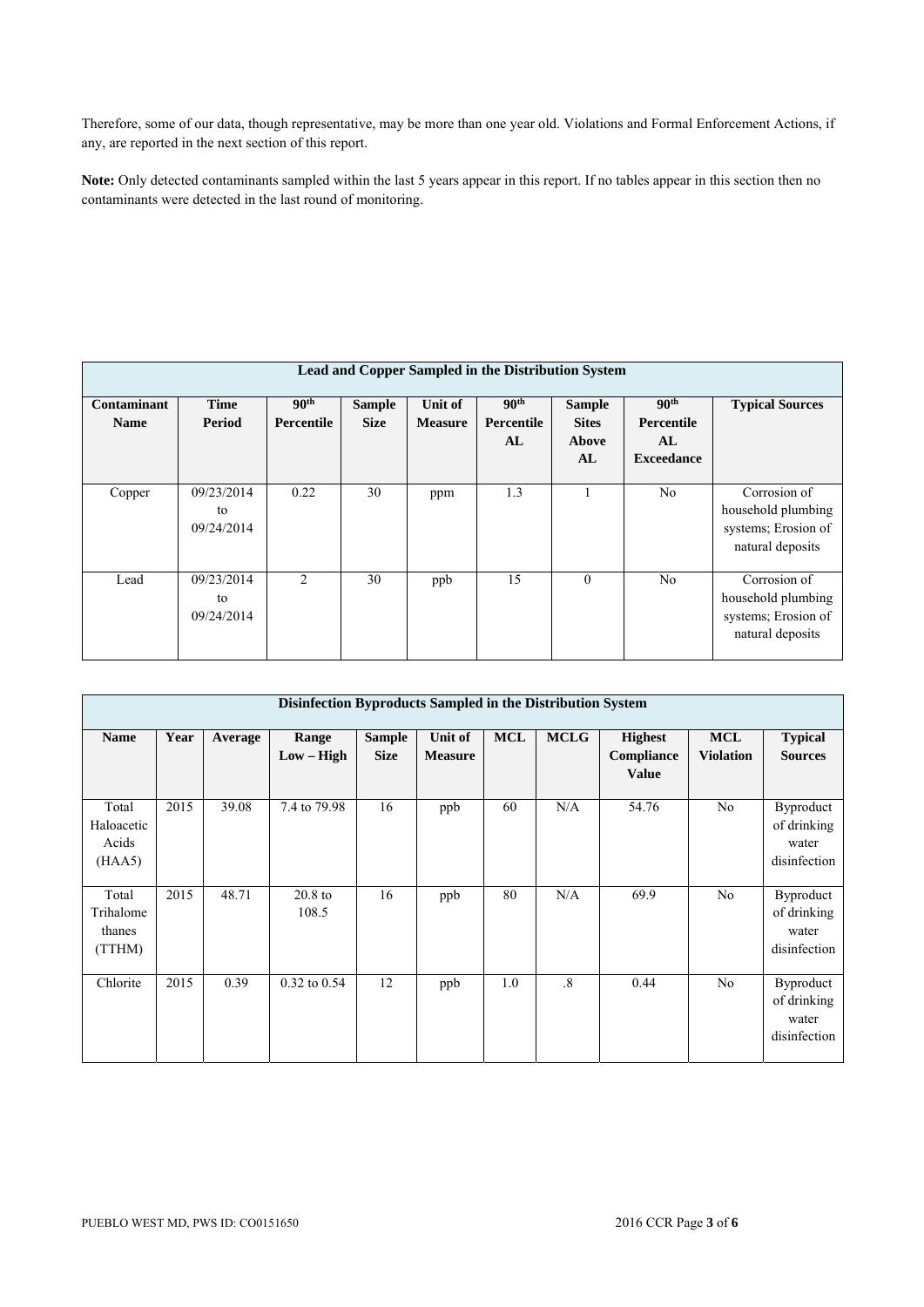| Summary of Turbidity Sampled at the Entry Point to the Distribution System |               |                                |                               |                  |                |  |  |  |  |  |  |
|----------------------------------------------------------------------------|---------------|--------------------------------|-------------------------------|------------------|----------------|--|--|--|--|--|--|
| <b>Contaminant</b>                                                         | <b>Sample</b> | <b>TT</b>                      | <b>Typical</b>                |                  |                |  |  |  |  |  |  |
| <b>Name</b>                                                                | Date          |                                |                               | <b>Violation</b> | <b>Sources</b> |  |  |  |  |  |  |
|                                                                            |               |                                |                               |                  |                |  |  |  |  |  |  |
| Turbidity                                                                  | Date/Month:   | Highest single measurement:    | Maximum 1 NTU for any single  | No               | Soil Runoff    |  |  |  |  |  |  |
|                                                                            | <b>Nov</b>    | 0.94 NTU                       | measurement                   |                  |                |  |  |  |  |  |  |
|                                                                            |               |                                |                               |                  |                |  |  |  |  |  |  |
|                                                                            |               |                                |                               |                  |                |  |  |  |  |  |  |
| Turbidity                                                                  | Month:        | Lowest monthly percentage of   | In any month, at least 95% of | N <sub>0</sub>   | Soil Runoff    |  |  |  |  |  |  |
|                                                                            | Dec           | samples meeting TT requirement | samples must be less than 0.3 |                  |                |  |  |  |  |  |  |
|                                                                            |               | for our technology: $100\%$    | NTU                           |                  |                |  |  |  |  |  |  |
|                                                                            |               |                                |                               |                  |                |  |  |  |  |  |  |

| Radionuclides Sampled at the Entry Point to the Distribution System |      |         |                                                                                                                                                                                                                  |                              |                           |            |             |                                |                                              |  |  |  |
|---------------------------------------------------------------------|------|---------|------------------------------------------------------------------------------------------------------------------------------------------------------------------------------------------------------------------|------------------------------|---------------------------|------------|-------------|--------------------------------|----------------------------------------------|--|--|--|
|                                                                     |      |         |                                                                                                                                                                                                                  |                              |                           |            |             |                                |                                              |  |  |  |
| Contaminant<br><b>Name</b>                                          | Year | Average | Range<br>$Low - High$                                                                                                                                                                                            | <b>Sample</b><br><b>Size</b> | Unit of<br><b>Measure</b> | <b>MCL</b> | <b>MCLG</b> | <b>MCL</b><br><b>Violation</b> | <b>Typical Sources</b>                       |  |  |  |
| Gross Alpha                                                         | 2014 | 0.08    | $0.08 \text{ to } 0.08$                                                                                                                                                                                          |                              | pCi/L                     | 15         | $\theta$    | No                             | Erosion of<br>natural deposits               |  |  |  |
| Combined<br>Radium                                                  | 2011 | 0.6     | $0.6 \text{ to } 0.6$                                                                                                                                                                                            |                              | pCi/L                     | 5          | $\theta$    | N <sub>0</sub>                 | Erosion of<br>natural deposits               |  |  |  |
| Combined<br>Uranium                                                 | 2014 | 5.1     | 5.1 to 5.1                                                                                                                                                                                                       |                              | ppb                       | 30         | $\theta$    | No                             | Erosion of<br>natural deposits               |  |  |  |
| Gross Beta<br>Particle<br>Activity                                  | 2011 | 0.9     | $0.9$ to $0.9$                                                                                                                                                                                                   |                              | $pCi/L^*$                 | 50         | $\theta$    | N <sub>0</sub>                 | Decay of natural<br>and man-made<br>deposits |  |  |  |
|                                                                     |      |         | *The MCL for Gross Beta Particle Activity is 4 mrem/year. Since there is no simple conversion between mrem/year and pCi/L EPA<br>considers 50 pCi/L to be the level of concern for Gross Beta Particle Activity. |                              |                           |            |             |                                |                                              |  |  |  |

| Inorganic Contaminants Sampled at the Entry Point to the Distribution System |      |         |                  |               |                |                |              |                  |                        |  |  |  |
|------------------------------------------------------------------------------|------|---------|------------------|---------------|----------------|----------------|--------------|------------------|------------------------|--|--|--|
|                                                                              |      |         |                  |               |                |                |              |                  |                        |  |  |  |
| <b>Contaminant</b>                                                           | Year | Average | Range            | <b>Sample</b> | Unit of        | <b>MCL</b>     | <b>MCLG</b>  | <b>MCL</b>       | <b>Typical Sources</b> |  |  |  |
| <b>Name</b>                                                                  |      |         | $Low - High$     | <b>Size</b>   | <b>Measure</b> |                |              | <b>Violation</b> |                        |  |  |  |
|                                                                              |      |         |                  |               |                |                |              |                  |                        |  |  |  |
| Arsenic                                                                      | 2015 |         | $1$ to $1$       | $\mathbf{1}$  | ppb            | 10             | $\mathbf{0}$ | No               | Erosion of natural     |  |  |  |
|                                                                              |      |         |                  |               |                |                |              |                  | deposits; runoff       |  |  |  |
|                                                                              |      |         |                  |               |                |                |              |                  | from orchards;         |  |  |  |
|                                                                              |      |         |                  |               |                |                |              |                  | runoff from glass      |  |  |  |
|                                                                              |      |         |                  |               |                |                |              |                  | and electronics        |  |  |  |
|                                                                              |      |         |                  |               |                |                |              |                  | production wastes      |  |  |  |
|                                                                              |      |         |                  |               |                |                |              |                  |                        |  |  |  |
| Barium                                                                       | 2015 | 0.06    | $0.06$ to $0.06$ | $\mathbf{1}$  | ppm            | $\overline{2}$ | 2            | No               | Discharge of           |  |  |  |
|                                                                              |      |         |                  |               |                |                |              |                  | drilling wastes;       |  |  |  |
|                                                                              |      |         |                  |               |                |                |              |                  | discharge from         |  |  |  |
|                                                                              |      |         |                  |               |                |                |              |                  | metal refineries;      |  |  |  |
|                                                                              |      |         |                  |               |                |                |              |                  | erosion of natural     |  |  |  |
|                                                                              |      |         |                  |               |                |                |              |                  | deposits               |  |  |  |
|                                                                              |      |         |                  |               |                |                |              |                  |                        |  |  |  |
| Fluoride                                                                     | 2015 | 0.42    | $0.42$ to $0.42$ | 1             | ppm            | 4              | 4            | No               | Erosion of natural     |  |  |  |
|                                                                              |      |         |                  |               |                |                |              |                  | deposits; water        |  |  |  |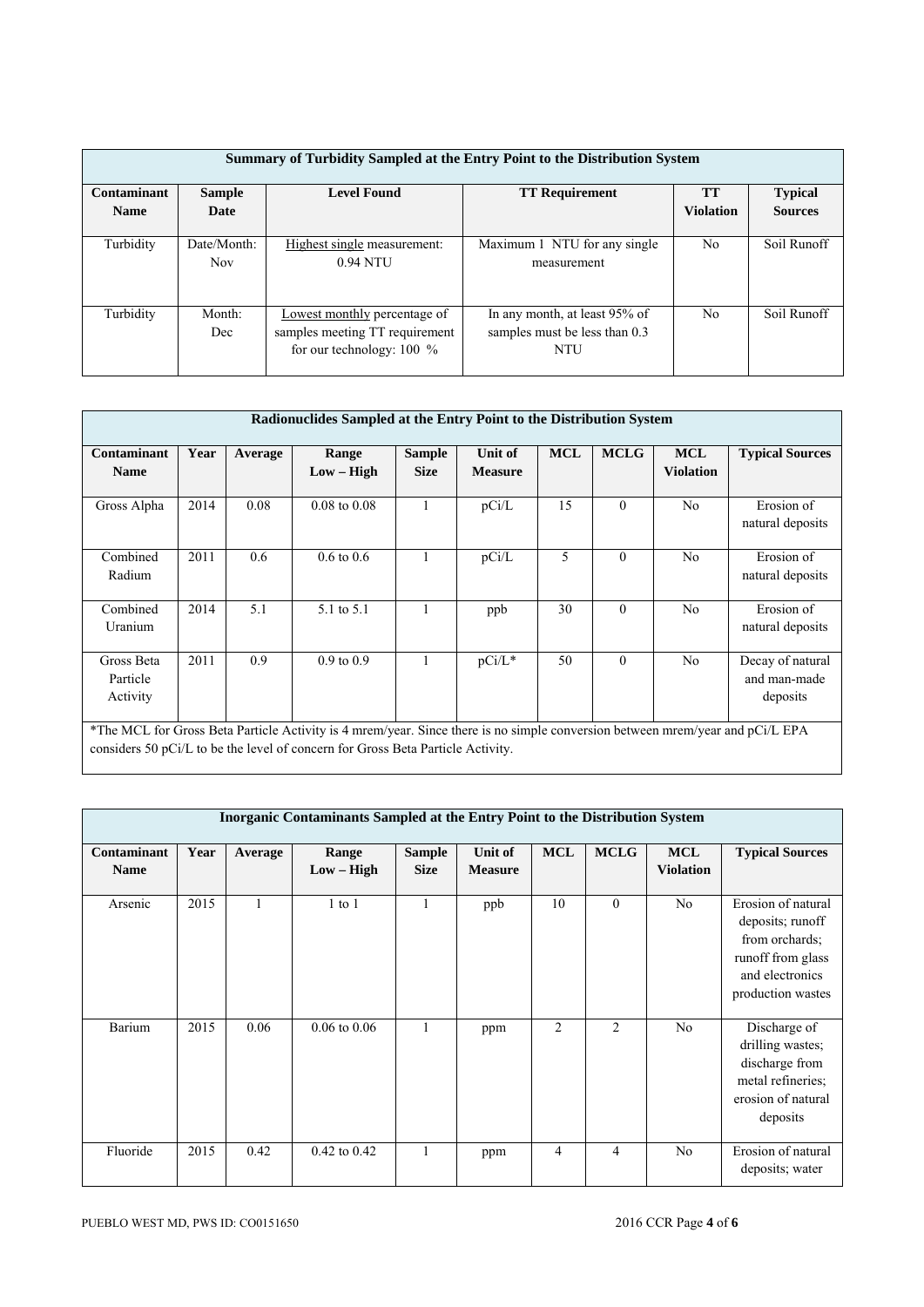| Inorganic Contaminants Sampled at the Entry Point to the Distribution System |      |                  |                       |                              |                           |           |             |                         |                                                                                                                 |  |  |  |
|------------------------------------------------------------------------------|------|------------------|-----------------------|------------------------------|---------------------------|-----------|-------------|-------------------------|-----------------------------------------------------------------------------------------------------------------|--|--|--|
| Contaminant<br><b>Name</b>                                                   | Year | Average          | Range<br>$Low - High$ | <b>Sample</b><br><b>Size</b> | Unit of<br><b>Measure</b> | $\bf MCL$ | <b>MCLG</b> | MCL<br><b>Violation</b> | <b>Typical Sources</b>                                                                                          |  |  |  |
|                                                                              |      |                  |                       |                              |                           |           |             |                         | additive which<br>promotes strong<br>teeth; discharge<br>from fertilizer and<br>aluminum<br>factories           |  |  |  |
| Nitrate                                                                      | 2015 | $\overline{0.3}$ | $0.3$ to $0.3$        | 1                            | ppm                       | 10        | 10          | N <sub>0</sub>          | Runoff from<br>fertilizer use;<br>leaching from<br>septic tanks,<br>sewage; erosion of<br>natural deposits      |  |  |  |
| Selenium                                                                     | 2015 | $\overline{4}$   | $4$ to $4$            | 1                            | ppb                       | 50        | 50          | N <sub>0</sub>          | Discharge from<br>petroleum and<br>metal refineries;<br>erosion of natural<br>deposits; discharge<br>from mines |  |  |  |

| <b>Secondary Contaminants**</b>                                                                                                |                                                                                   |     |              |             |                |     |  |  |  |  |  |
|--------------------------------------------------------------------------------------------------------------------------------|-----------------------------------------------------------------------------------|-----|--------------|-------------|----------------|-----|--|--|--|--|--|
| ** Secondary standards are non-enforceable guidelines for contaminants that may cause cosmetic effects (such as skin, or tooth |                                                                                   |     |              |             |                |     |  |  |  |  |  |
| discoloration) or aesthetic effects (such as taste, odor, or color) in drinking water.                                         |                                                                                   |     |              |             |                |     |  |  |  |  |  |
|                                                                                                                                |                                                                                   |     |              |             |                |     |  |  |  |  |  |
| Contaminant                                                                                                                    | Year<br><b>Sample</b><br>Unit of<br><b>Secondary Standard</b><br>Range<br>Average |     |              |             |                |     |  |  |  |  |  |
| <b>Name</b>                                                                                                                    |                                                                                   |     | $Low - High$ | <b>Size</b> | <b>Measure</b> |     |  |  |  |  |  |
|                                                                                                                                |                                                                                   |     |              |             |                |     |  |  |  |  |  |
| <b>Total Dissolved</b>                                                                                                         | 2011                                                                              | 296 | 296 to 296   |             | ppm            | 500 |  |  |  |  |  |
| Solids                                                                                                                         |                                                                                   |     |              |             |                |     |  |  |  |  |  |
|                                                                                                                                |                                                                                   |     |              |             |                |     |  |  |  |  |  |
|                                                                                                                                |                                                                                   |     |              |             |                |     |  |  |  |  |  |
|                                                                                                                                |                                                                                   |     |              |             |                |     |  |  |  |  |  |
|                                                                                                                                |                                                                                   |     |              |             |                |     |  |  |  |  |  |
|                                                                                                                                |                                                                                   |     |              |             |                |     |  |  |  |  |  |
|                                                                                                                                |                                                                                   |     |              |             |                |     |  |  |  |  |  |
|                                                                                                                                |                                                                                   |     |              |             |                |     |  |  |  |  |  |